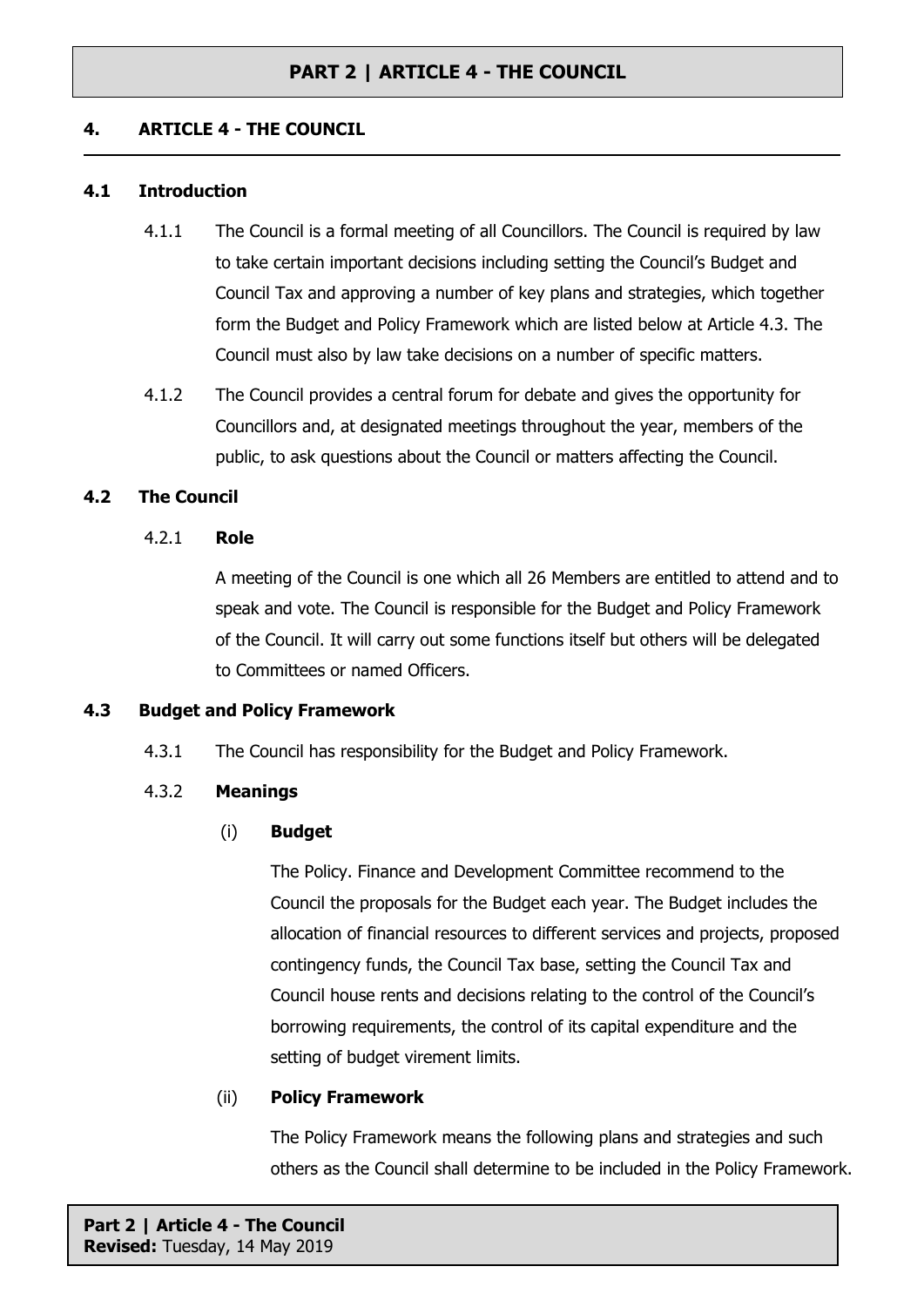# **PART 2 | ARTICLE 4 - THE COUNCIL**

## (iii) **Housing Land Transfer**

Housing Land Transfer means the approval or adoption of applications (whether in draft form or not) to the Secretary of State for approval of a programme of disposal of 500 or more properties to a person under the Leasehold Reform, Housing and Urban Development Act 1993 or to dispose of land used for residential purposes where approval is required under sections 32 or 43 of the Housing Act 1985.

## **4.4 Functions of the Council**

Only the Council will exercise the following functions:

- 4.4.1 Adopting and amending the Constitution;
- 4.4.2 Approving or adopting the Budget, the Policy Framework and Council Tax;
- 4.4.3 Approving any application to the Secretary of State in respect of any Housing Land Transfer;
- 4.4.4 Agreeing and/or amending the terms of reference for Committees and Working Groups and deciding on their composition and making appointments to them;
- 4.4.5 Appointing representatives to Outside Bodies unless the appointment has been delegated by the Council;
- 4.4.6 Adopting a Members' Allowance Scheme under Article 2.8 and all other matters which, by law, must be reserved to the decision of the Council as a whole;
- 4.4.7 Changing the name of the area, conferring the title of Honorary Alderman or Freemen of the Borough;
- 4.4.8 Confirming the appointment of the Chief Executive and Deputy Chief Executive and their dismissal;
- 4.4.9 The appointments to the designations of "Head of Paid Service" or "Monitoring Officer" or "Chief Financial Officer" and their dismissal;
- 4.4.10 Making, amending, revoking, re-enacting or adopting bylaws and promoting or opposing the making of local legislation or personal Bills;
- 4.4.11 Electing the Mayor and Deputy Mayor of the Council;
- 4.4.12 Receiving and adopting reports of Committees, Working Groups and Outside Bodies as appropriate;

**Part 2 | Article 4 - The Council Revised:** Tuesday, 14 May 2019